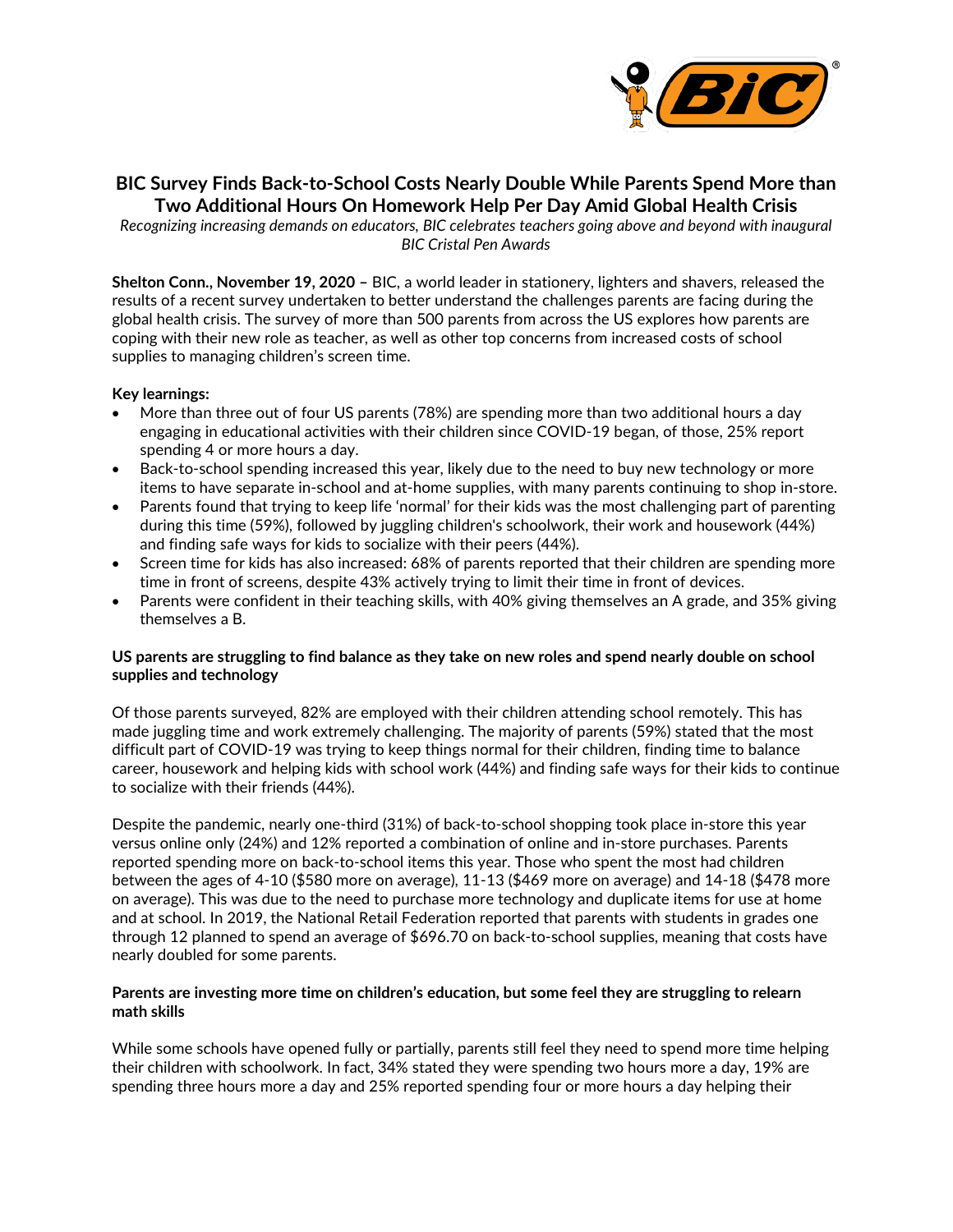

children with schoolwork than they did before COVID-19. This was true even if the student was back in school full-time.

Overwhelmingly, parents reported that they are struggling with math the most (40%) followed by science (18%) and writing and reading (17%). Dads reported more trouble with science (26%) vs moms (9%), and 53% of moms struggled with math compared to 28% of dads. Despite these challenges, parents were confident in their teaching abilities with 40% grading themselves an A, and 35% saying they probably deserved a B.

### **Parents are committed to creating normalcy for their kids as well as encouraging them to turn off the devices and spend more time reading and drawing**

While parents have reported an increase in screen time (68%), the study showed that children also participate in more creative, offline alternatives. One in three children (46%) are writing by hand more frequently, 52% are coloring or painting more, 53% are drawing more, and 59% are reading more since the global health crisis.

"This study gives us a better understanding of the evolving needs of families, who are an important subset of our consumers. We are delighted to learn that despite increased screen time, children are expressing themselves creatively through offline activities, such as handwriting, coloring and drawing," said Chester Twigg, BIC Chief Commercial Officer. "At BIC, we are proud to provide families and children with the essential tools they need for learning, working and self-expression, and we hope we can help spark joy and imagination during these difficult times."

### **BIC is celebrating teachers around the world for helping students and parents navigate these challenging times with the inaugural BIC Cristal Pen Awards**

The past year has been extremely stressful for families, but also for teachers who were tasked with reimaging how they can reach and engage students virtually and continue to support both students and parents. Aligned with BIC's longstanding commitment to improving lives through education, BIC is awarding 10 teachers around the world with its first-ever BIC Cristal Pen Awards.

"This year has also been difficult for educators who have had to adapt to new ways of teaching, connecting and supporting their students. To celebrate their passion and to thank them for their devotion, this year we decided to introduce the BIC Cristal Pen Awards to celebrate those teachers who have gone above and beyond for their students and communities," Twigg said.

BIC team members from around the world nominated educators who have continued to give back and raise the bar on education excellence over the past year. Each BIC Cristal Pen Awards winner will receive a custom-designed award and a grant and product donation for their school or organization. To learn more about the 10 winners – from the US, Australia, India, Uganda, Ethiopia, Brazil, Greece and Turkey – and how they are making a difference, visit: [https://www.bicworld.com/en/ten-educators-win-first-bic-cristal](https://www.bicworld.com/en/ten-educators-win-first-bic-cristal-pen-awards)[pen-awards](https://www.bicworld.com/en/ten-educators-win-first-bic-cristal-pen-awards)

To learn more about how the US survey results compared to those in other regions around the world, visit: <https://www.bicworld.com/en/bic-surveys-parents-understand-covid-challenges>

**Methodology**